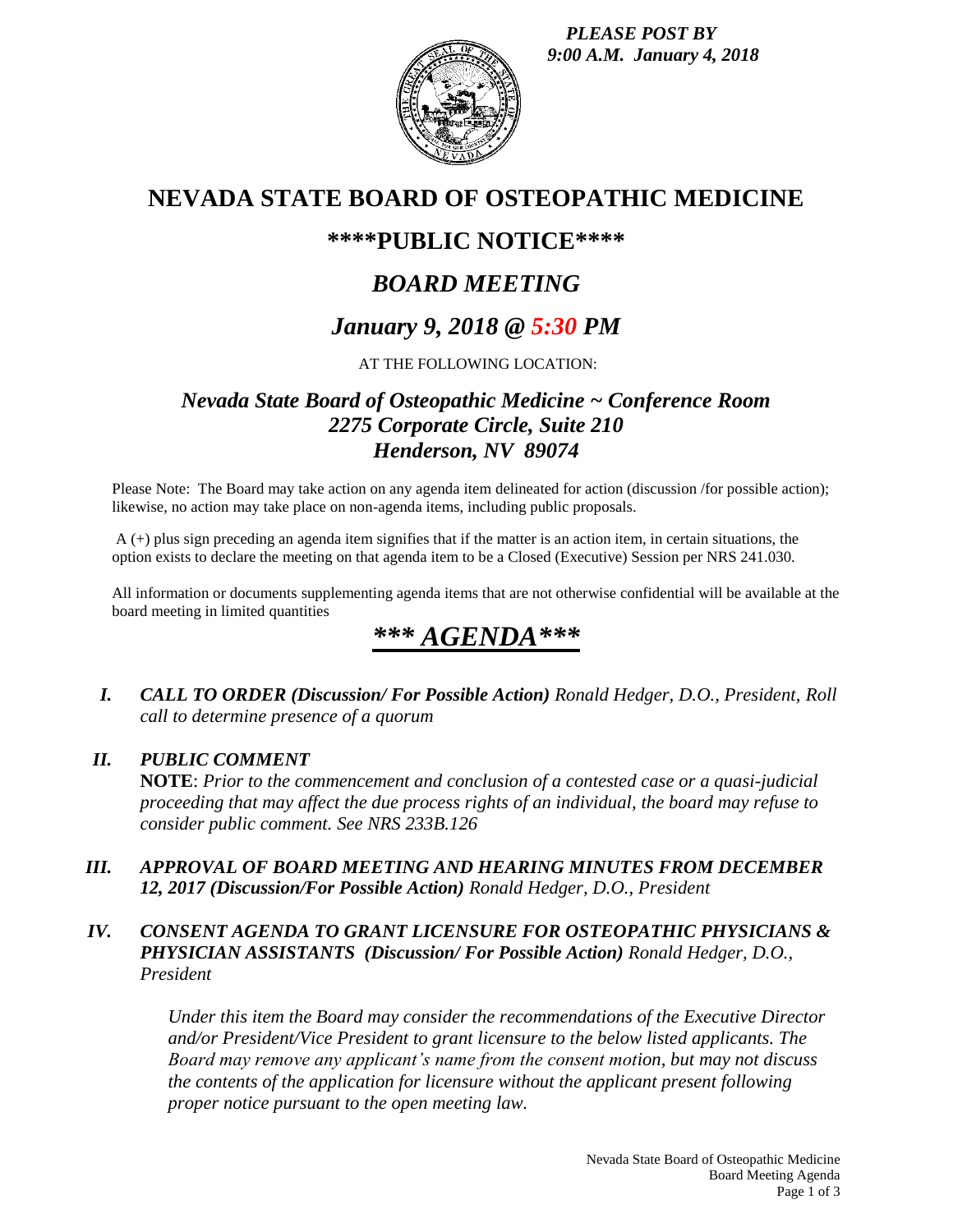*Consent agenda to grant FULL LICENSURE to the following applicants:*

#### **Osteopathic Physician Name Specialty**

*Joshua Blunck, D.O. Diagnostic Radiology Kim Chen, D.O. Anesthesiology Amanda Fagan, D.O. Family Medicine Scott Harrington, D.O. Family Medicine Earle Hayes, D.O. Internal Medicine Ranjit Kapil, D.O. Diagnostic Radiology Alec MacDonald, D.O. Family Medicine Jeffery Olsen, D.O. Internal Medicine Michael Rozenfeld, D.O. Diagnostic Radiology*

*Andrew Bader, PA-C Ronald Centric, D.O. Alan Fu, PA-C Joseph Kuchinski, D.O. Jennifer Mayer, PA-C Jim Wang, D.O. Erica McGee, PA-C Joseph Kuchinski, D.O. Adam Range, PA-C Jefferson Bracey, D.O. Matthew Sanders, PA-C Leo Capobianco, D.O. Scott Schultz, PA-C Jefferson Bracey, D.O. Devan Stevens, PA-C Jefferson Bracey, D.O. Allyson Togashi, PA-C Jefferson Bracey, D.O.*

*Special Licenses NRS.633.411: Sam Slade, D.O. Kingman/Sunrise*

*Gregory Burkard, D.O. Physical Medicine & Rehabilitation*

## *Physician Assistant Supervising Physician*

*Kyle Gambrel, PA-C None – Active Not-Working Kara Hays, PA-C None – Active Not-Working Kimberly Rowe, PA-C None – Active Not-Working*

*Douglas Crowther, D.O. UNLVSOM – Orthopedic Surgery*

- *V. +CONSIDERATION/APPROVAL OF REQUEST FOR LICENSURE FOR KIN YEE, D.O., (Discussion/For Possible Action) (NOTE: The Board may go into closed session pursuant to NRS 241.030 to move to a closed session because the discussion may involve this applicant's character, alleged misconduct, professional competence, or similar items). Ronald Hedger, D.O.*
- *VI. +CONSIDERATION OF APPLICATION FOR FULL LICENSURE FOR PHYSICIAN ASSISTANT KAYLIE BURRIS, PA-C, (Discussion/For Possible Action) (NOTE: The Board may go into closed session pursuant to NRS 241.030 to move to a closed session because the discussion may involve this applicant's character, alleged misconduct, professional competence, or similar items). Ronald Hedger, D.O., President*

### *VII. ELECTION OF OFFICERS TO INCLUDE CHAIRMAN, VICE-CHAIRMAN AND SECRETARY, (Discussion/For Possible Action). Ronald Hedger, D.O., President*

## *VIII. EXECUTIVE DIRECTOR'S REPORT*

- *a. Financial Statements*
- *b. Licensing*
- *c. Interstate Medical Licensure Compact update*